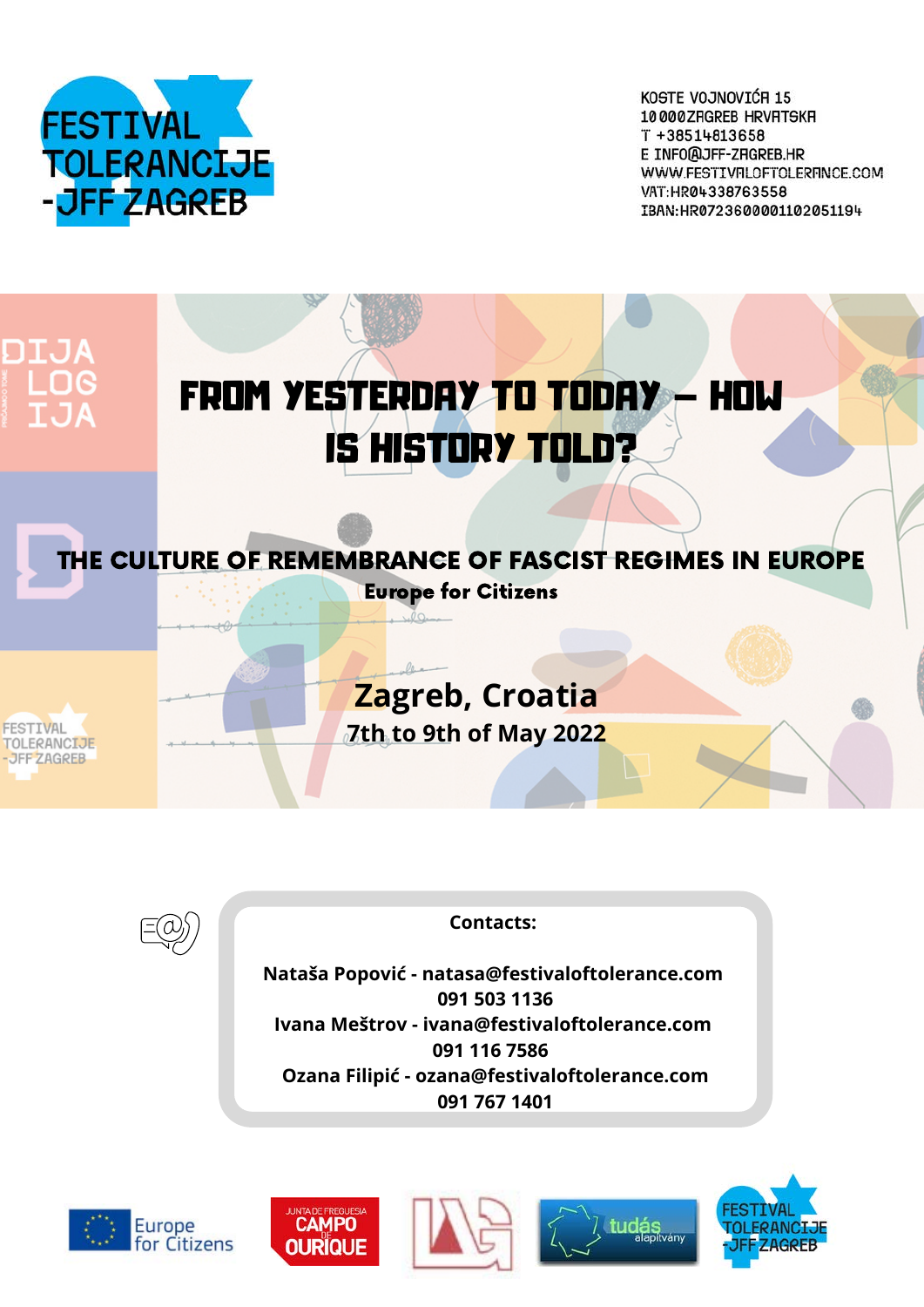

# **Saturday, May 7h**

TRNJANSKI KRESOVI, by river Sava, 17.00-21.00 Bonfire of Trnje - marking the anniversary of Zagreb's WWII liberation (outdoor event, casual dresscode)

-1



## **Meeting point**: Ban Jelačić Square by the clock,

**18.00 h**



**For those who arrive later, some dinner proposals: Mali bar Karijola, Wine bar - near the hotel Jadran Vinodol, Kapuciner, Batak, Le Štruk - near the main Ban Jelačić square Grička vještica, Didov san - Upper town**

## **Sunday, May 8th**

### **9.00 h**

pick up at the hotel, transport by bus participation: 13 euros

# **9.30 h-11.30 h**

Visit of Dotrščina antifascist memorial site, Zagreb with Saša Šimpraga, historian, activist and founder of the Dotrščina Virtual Museum, a stop by Džamonja monument to December victims

<https://www.dotrscina.hr/umjetnicke-intervencije/> https://www.spomenikdatabase.org/zagreb

Travel to Jasenovac memorial site by bus (1h30)

### **12.30 h**

Visit of the Jasenovac memorial site (permanent museum exhibition, Flower monument, Roma memorial centre Uštica) with Jasenovac museum curator and Dunja Jakopović, Uštica memorial curator <https://www.jusp-jasenovac.hr/Default.aspx?sid=6468>

### **15 - 16.30 h**

Lunch at the local restaurant Kod Ribiča ( prices range around 15 euros) <https://www.kod-ribica.com/index.php/en/>

### **16.30 h**

organized travel by bus to Zagreb

return to Zagreb around **18 h**

### **free time**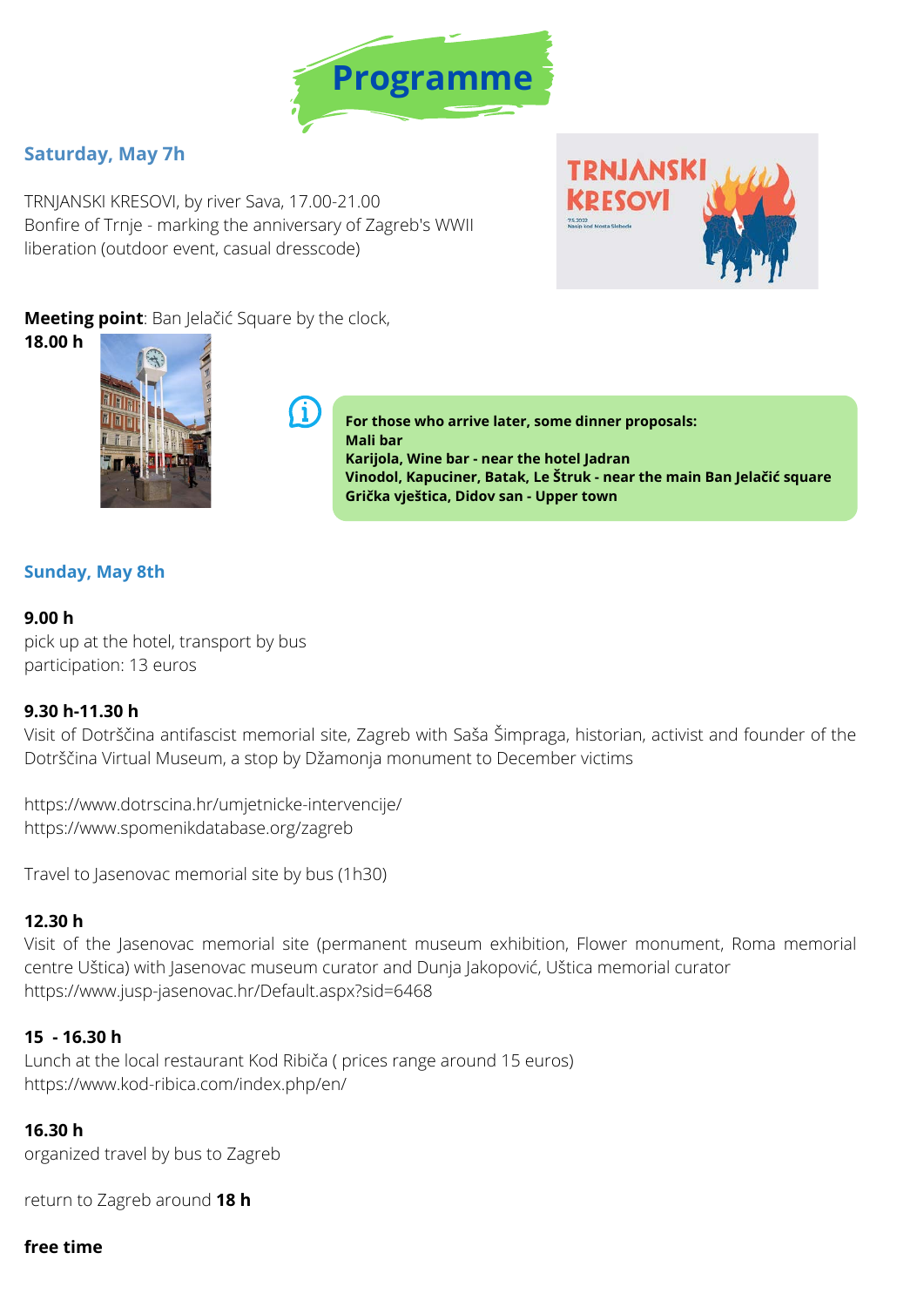#### **Monday, May 9th**

# **9.30 - 11.30 h Tour of Zagreb city centre through sites of Holocaust remembrance**

with Antonija Tomičić, Centre for Promotion of Tolerance and Holocaust Remembrance **Meeting point:** Central train station, by the monument to king Tomislav

### **11.30 h**

KIC Cultural center, Preradovićeva 5 coffee break

### **12 - 14 h**

KIC Cultural center, Preradovićeva 5 Semantic and visual inquiry into fascist propaganda film, lecture by Daniel Rafaelić, film historian and critic

### **14 - 15.30 h**

lunch participation: around 10 euros

### **15 .30- 17 h**

KIC Cultural centre, Preradovićeva 5 *When you destroy monuments, keep the plinths, you will need them.* (Stanisław Jerzy Lec) **-** conclusions of Zagreb workshop and discussion

### **20 h**

dinner restaurant Stari Fijaker, Mesnička 6

- after dinner: farewell drinks at Culture centre Mesnička, Mesnička 12 (optional)





#### **From Zagreb airport to city center**

by bus – the bus arrives to bus central station This shuttle service is organized in such way that it follows the airport timetable: <https://plesoprijevoz.hr/en/time-table/>

The ticket: 45 kuna (around 6 euros)



by taxi - Uber, Bolt – around 15 euros



When we receive information about you arrival and accomodation, we will make an individual plan for each group.

The program is mainly in the city center so you don't have to buy tickets except for Saturday and Monday program (2 tickets).



Tram ticket: 4 kuna – 30 min (bought on Tisak, kiosk) 6 kuna – 30 min (bought in tram)

Passengers coming directly from the countries and/or regions of the European Union, i.e. countries and/or regions of the Schengen area and Schengen associated countries, regardless of their citizenship, will be allowed entry into the Republic of Croatia without the need to present an EU Digital COVID Certificate or any other epidemiological certificate (test finding, vaccination certificate, etc.) and without determining self-isolation.



**CURRENCY RATE 1 euro = 7,5 kuna**